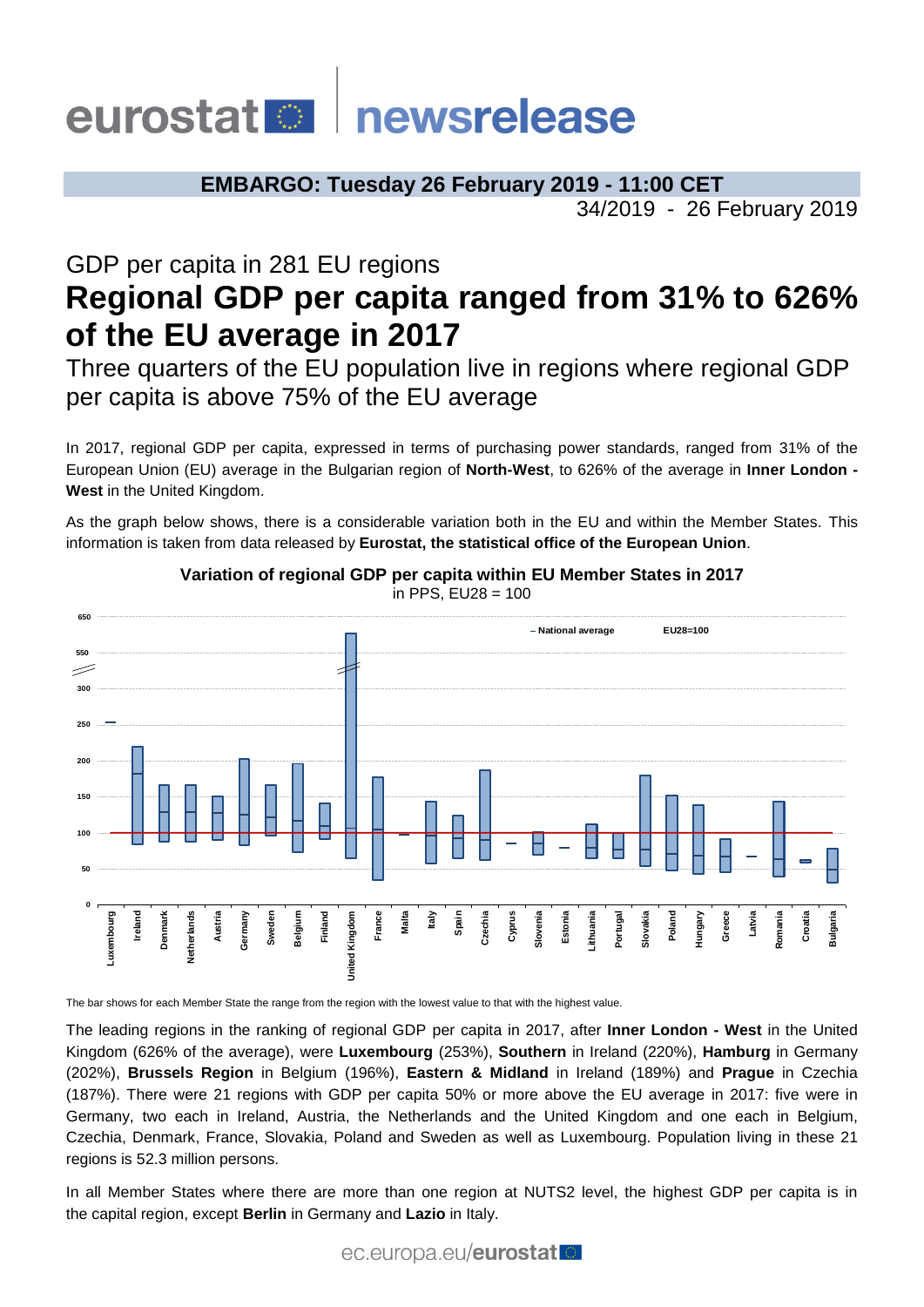After **North-West** in Bulgaria (31% of the average), the lowest regions in the ranking were **Mayotte** in France and **North-Central** in Bulgaria (both 34%) and another region in Bulgaria: **South-Central** (35%). Among the 20 regions with GDP per capita below 50% of the EU average, five were in Bulgaria, four each in Greece and Hungary, three in Poland, two each in France and Romania. Population in these 20 regions is 22.9 million persons.

It should be noted, however, that in some regions the GDP per capita figures can be significantly influenced by commuter flows. Net commuter inflows in these regions push up production to a level that could not be achieved by the resident active population on its own. There is a corresponding effect in regions with commuter outflows.

| Regional GDP per capita in the EU in 2017 |  |
|-------------------------------------------|--|
| (in PPS, $EU28 = 100$ )                   |  |

| The highest:    |                           |     |              | The lowest:                 |    |
|-----------------|---------------------------|-----|--------------|-----------------------------|----|
| 1               | Inner London - West (UK)* | 626 |              | North-West (BG)             | 31 |
| 2               | Luxembourg (LU)*          | 253 | $\mathbf{2}$ | North-Central (BG)          | 34 |
| 3               | Southern (IE)*            | 220 |              | Mayotte (FR)                | 34 |
| 4               | Hamburg (DE)              | 202 | 4            | South-Central (BG)          | 35 |
| 5               | Brussels Region (BE)*     | 196 | 5            | North-East (BG)             | 39 |
| 6               | Eastern & Midland (IE)    | 189 |              | North-East (RO)             | 39 |
| 7               | Prague (CZ)*              | 187 | 7            | South-East (BG)             | 43 |
| 8               | Bratislava (SK)*          | 179 |              | North Great Plain (HU)      | 43 |
| 9               | Upper Bavaria (DE)        | 177 | 9            | South Transdanubia (HU)     | 45 |
| 10              | Île-de-France (FR)*       | 176 |              | South-West Oltenia (RO)     | 45 |
| 11              | Inner London - East (UK)* | 168 | 11           | East Macedonia, Thrace (EL) | 46 |
| 12              | North Holland (NL)*       | 167 |              | North Hungary (HU)          | 46 |
| 13              | Capital (region) (DK)*    | 166 | 13           | Epirus (EL)                 | 48 |
|                 | Stockholm (SE)*           | 166 |              | North Aegean (EL)           | 48 |
| $\overline{15}$ | Stuttgart (DE)            | 159 |              | South Great Plain (HU)      | 48 |
| 16              | Darmstadt (DE)            | 157 |              | Lubelskie (PL)              | 48 |
| 17              | Bremen (DE)               | 155 | 17           | West Macedonia (EL)         | 49 |
| ۰               | Utrecht (NL)              | 155 |              | French Guiana (FR)          | 49 |
| 19              | Warsaw-Capital (PL)*      | 152 |              | Warmińsko-Mazurskie (PL)    | 49 |
| 20              | Vienna (AT)*              | 151 | ۰            | Podkarpackie (PL)           | 49 |
|                 | Salzburg (AT)             | 151 |              |                             |    |

Capital region

## Geographical information

These data are based on the **Nomenclature of Territorial Units for Statistics** (NUTS 2016) as set out in the amending [Regulation \(EU\) 2017/2391 of the European Parliament and of the Council of 12 December 2017.](https://eur-lex.europa.eu/legal-content/EN/TXT/?uri=celex:32017R2391) NUTS 2016 (valid from 1 January 2018) provides an uniform, consistent breakdown of territorial units for the production of regional statistics for the EU and lists 104 regions at NUTS 1, 281 regions at NUTS 2 and 1348 regions at NUTS 3 level.

#### Methods and definitions

**GDP**, and thus **GDP per capita**, provides a measure of the total economic activity in a region. It may be used to compare the degree of economic development of regions. GDP does not measure the income ultimately available to private households in a region.

The **PPS** (purchasing power standard) is an artificial currency that takes into account differences in national price levels. This unit allows meaningful volume comparisons of economic indicators over countries. Aggregates expressed in PPS are derived by dividing aggregates in current prices and national currency by the respective Purchasing Power Parity (PPP).

More detailed data for other variables and by NUTS 3 area is available up to the year 2016 at Eurostat's database.

In the text of this News Release, the names of the regions are in English, while the tables in the annex list regions in the national language as set out in the NUTS.

## For more information

Overview o[f NUTS](http://ec.europa.eu/eurostat/web/nuts/overview) Eurostat manual on [regional accounts methods](http://ec.europa.eu/eurostat/en/web/products-manuals-and-guidelines/-/KS-GQ-13-001) Eurostat [website section](http://ec.europa.eu/eurostat/web/regions/statistics-illustrated) dedicated to regional statistics Eurosta[t database](http://ec.europa.eu/eurostat/web/regions/data/database) on regional statistics by NUTS classification Eurosta[t Regions and Cities Illustrated](http://ec.europa.eu/eurostat/cache/RSI/) Eurostat ["My region"](http://ec.europa.eu/eurostat/help/first-visit/tools) app

## Issued by: **Eurostat Press Office**

**Renata PALEN Tel: +352-4301-33 444 [eurostat-pressoffice@ec.europa.eu](mailto:eurostat-pressoffice@ec.europa.eu)** Production of data:

**Luis BIEDMA Tel: +352-4301-34 728 [luis.biedma@ec.europa.eu](mailto:luis.biedma@ec.europa.eu)**

[EurostatStatistics](http://www.facebook.com/EurostatStatistics) www.[ec.europa.eu/eurostat](http://ec.europa.eu/eurostat) [@EU\\_Eurostat](https://twitter.com/EU_Eurostat)

**Media requests**: Eurostat media support / Tel: +352-4301-33 408 / [eurostat-mediasupport@ec.europa.eu](mailto:eurostat-mediasupport@ec.europa.eu)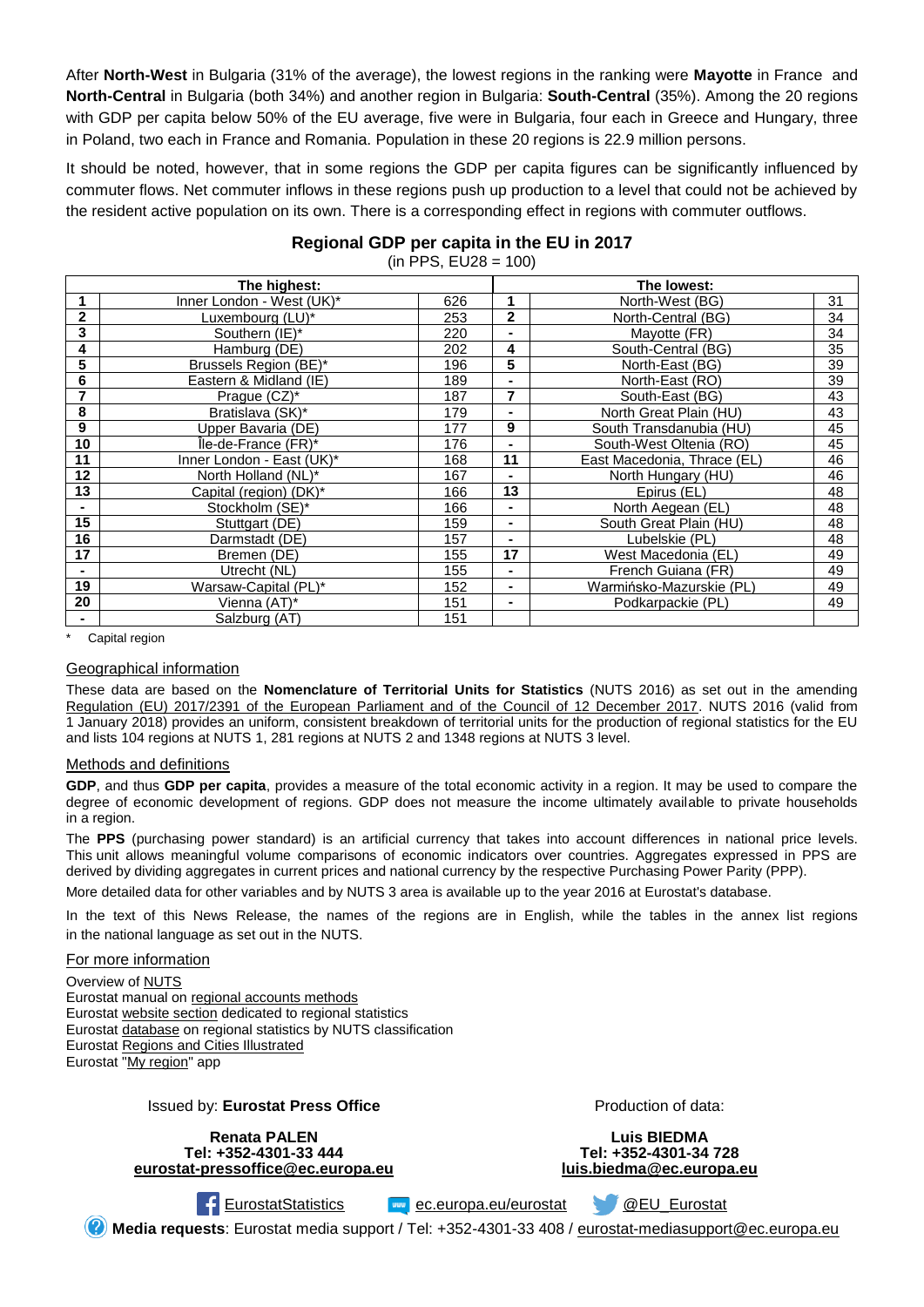| Region (NUTS 2016)                                 | <b>GDP</b> | Share in national<br><b>GDP</b> | GDP per<br>capita | GDP per<br>capita | GDP per capita |
|----------------------------------------------------|------------|---------------------------------|-------------------|-------------------|----------------|
|                                                    | € million  | %                               | €                 | <b>PPS</b>        | PPS, EU28=100  |
| <b>EU</b>                                          | 15 383 066 |                                 | 30 000            | 30 000            | 100            |
| <b>BELGIUM</b>                                     | 439 052    | 2.9                             | 38700             | 35 000            | 116            |
| <b>Brussels Region</b>                             | 77 694     | 17.7                            | 65 000            | 58700             | 196            |
| <b>Vlaams Gewest</b>                               | 259 786    | 59.2                            | 39 800            | 35 900            | 120            |
| Prov. Antwerpen                                    | 85753      | 19.5                            | 46 600            | 42 100            | 140            |
| Prov. Limburg (BE)                                 | 27810      | 6.3                             | 32 000            | 28 900            | 96             |
| Prov. Oost-Vlaanderen                              | 53 855     | 12.3                            | 35 900            | 32 400            | 108            |
| Prov. Vlaams Brabant                               | 47 104     | 10.7                            | 41 500            | 37 500            | 125            |
| Prov. West-Vlaanderen                              | 45 263     | 10.3                            | 38 100            | 34 400            | 115            |
| <b>Région Wallonne</b>                             | 101 378    | 23.1                            | 28 000            | 25 300            | 84             |
| Prov. Brabant Wallon                               | 17 477     | 4.0                             | 43 700            | 39 500            | 131            |
| Prov. Hainaut                                      | 33 202     | 7.6                             | 24 800            | 22 400            | 75             |
| Prov. Liège                                        | 30812      | 7.0                             | 27 900            | 25 200            | 84             |
| Prov. Luxembourg (BE)                              | 6880       | 1.6                             | 24 300            | 22 000            | 73             |
| Prov. Namur                                        | 13 008     | 3.0                             | 26 400            | 23 900            | 80             |
| Extra-regio*                                       | 193        | 0.0                             |                   |                   |                |
| <b>BULGARIA</b>                                    | 51 663     | 0.3                             | 7 300             | 14 800            | 49             |
| Severna i Yugoiztochna Bulgaria                    | 19646      | 38.0                            | 5 500             | 11 200            | 37             |
| Severozapaden                                      | 3 4 8 6    | 6.7                             | 4 600             | 9 3 0 0           | 31             |
| Severen tsentralen                                 | 4 0 1 7    | 7.8                             | 5 0 0 0           | 10 200            | 34             |
| Severoiztochen                                     | 5 4 5 7    | 10.6                            | 5 800             | 11 800            | 39             |
| Yugoiztochen                                       | 6685       | 12.9                            | 6400              | 13 000            | 43             |
| Yugozapadna i Yuzhna Tsentralna<br><b>Bulgaria</b> | 32 017     | 62.0                            | 9 100             | 18 400            | 61             |
| Yugozapaden                                        | 24742      | 47.9                            | 11 700            | 23 700            | 79             |
| Yuzhen tsentralen                                  | 7 2 7 6    | 14.1                            | 5 100             | 10 400            | 35             |
| <b>CZECHIA</b>                                     | 191 722    | 1.2                             | 18 100            | 26 900            | 89             |
| Praha                                              | 48751      | 25.4                            | 37 900            | 56 200            | 187            |
| Střední Čechy                                      | 22784      | 11.9                            | 16 900            | 25 100            | 84             |
| Jihozápad                                          | 19 0 90    | 10.0                            | 15700             | 23 300            | 77             |
| Severozápad                                        | 14 3 15    | $7.5\,$                         | 12 800            | 19 000            | 63             |
| Severovýchod                                       | 22 981     | 12.0                            | 15 200            | 22 600            | 75             |
| Jihovýchod                                         | 27 760     | 14.5                            | 16 400            | 24 400            | 81             |
| Střední Morava                                     | 18 0 24    | 9.4                             | 14 800            | 22 000            | 73             |
| Moravskoslezsko                                    | 18 017     | 9.4                             | 14 900            | 22 100            | 74             |
| <b>DENMARK</b>                                     | 292 806    | 1.9                             | 50 800            | 38 400            | 128            |
| Hovedstaden                                        | 119 567    | 40.8                            | 65 900            | 49 800            | 166            |
| Sjaelland                                          | 29 060     | 9.9                             | 34 800            | 26 300            | 88             |
| Syddanmark                                         | 55 282     | 18.9                            | 45 300            | 34 300            | 114            |
| Midtjylland                                        | 59 585     | 20.3                            | 45 500            | 34 400            | 114            |
| Nordjylland                                        | 25 5 37    | 8.7                             | 43 400            | 32 800            | 109            |
| Extra-regio*                                       | 3776       | $1.3$                           |                   |                   |                |

Extra-regio: The extra-regio territory is made up of parts of the economic territory of a country which cannot be assigned to a single region. It consists of the national air-space, territorial waters and the continental shelf lying in international waters over which the country enjoys exclusive rights, territorial exclaves, deposits of oil, natural gas etc. worked by resident units.

Until 2011, the gross value added (GVA) produced in the extra-regio was allocated pro-rata to the inhabited regions of the country concerned. The order of magnitude of the extra-regio GVA depends in particular on the resource endowment in terms of natural gas and oil. For EU Member States the share of extra-regio GVA varies typically from almost zero to about 1.3% of total GVA at national level. In 2011, Member States and the European Commission agreed to give countries the possibility to calculate regional GDP also for the extra-regio. The resulting GDP is available only in absolute values, because the extra-regio territory by definition does not have a resident population.

Member States are entitled, but not obliged to calculate GDP for the extra-regio. In the table extra-regio GDP appears only for those Member States which decided to make use of this possibility.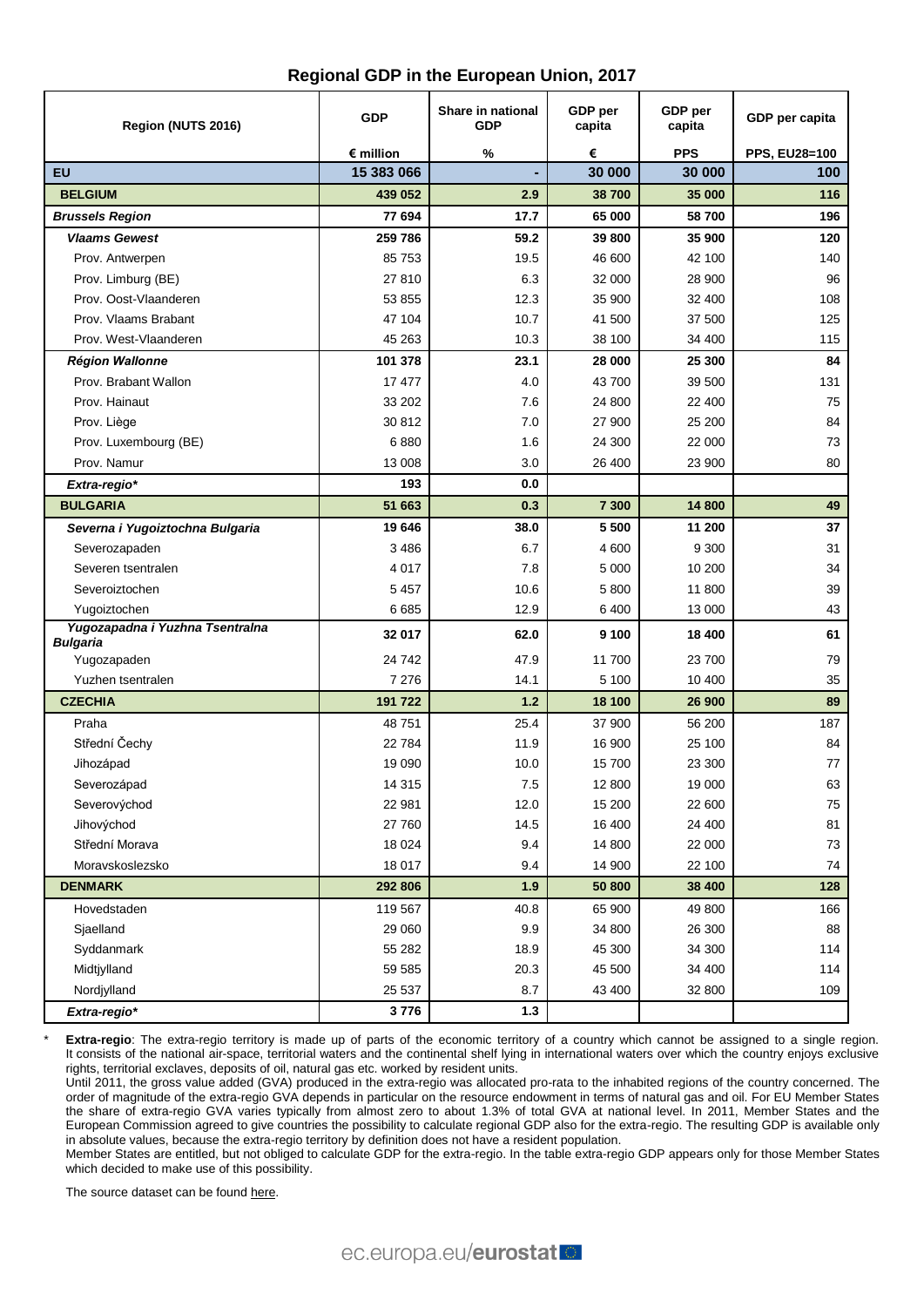|                                    | <b>GDP</b>              | Share in national | GDP per          | GDP per              | GDP per capita       |
|------------------------------------|-------------------------|-------------------|------------------|----------------------|----------------------|
| Region (NUTS 2016)                 |                         | <b>GDP</b>        | capita           | capita               |                      |
| EU                                 | € million<br>15 383 066 | $\%$              | €<br>30 000      | <b>PPS</b><br>30 000 | PPS, EU28=100<br>100 |
| <b>GERMANY</b>                     | 3 277 340               | 21.3              | 39 600           | 37 100               | 124                  |
| <b>Baden-Württemberg</b>           | 496 240                 | 15.1              | 45 200           | 42 300               | 141                  |
| Stuttgart                          | 209 789                 | 6.4               | 51 000           | 47 800               | 159                  |
| Karlsruhe                          | 121 618                 | 3.7               | 43 600           | 40 800               | 136                  |
| Freiburg                           | 85 371                  | 2.6               | 38 000           | 35 600               | 118                  |
| Tübingen                           | 79 4 63                 | 2.4               | 43 200           | 40 400               | 135                  |
| <b>Bayern</b>                      | 597818                  | 18.2              | 46 100           | 43 200               | 144                  |
| Oberbayern                         | 262 804                 | 8.0               | 56 600           | 53 000               | 177                  |
| Niederbayern<br>Oberpfalz          | 47 667<br>45 591        | 1.5<br>1.4        | 38 900<br>41 400 | 36 400<br>38 800     | 121<br>129           |
| Oberfranken                        | 39 413                  | 1.2               | 37 000           | 34 700               | 115                  |
| Mittelfranken                      | 76 104                  | 2.3               | 43 400           | 40 600               | 135                  |
| Unterfranken                       | 52715                   | 1.6               | 40 200           | 37 600               | 125                  |
| Schwaben                           | 73 5 24                 | 2.2               | 39 400           | 36 900               | 123                  |
| <b>Berlin</b>                      | 136 231                 | 4.2               | 37 900           | 35 500               | 118                  |
| <b>Brandenburg</b>                 | 69 487                  | 2.1               | 27 800           | 26 000               | 87                   |
| <b>Bremen</b>                      | 33791                   | 1.0               | 49700            | 46 500               | 155                  |
| <b>Hamburg</b>                     | 117779                  | 3.6               | 64 700           | 60 600               | 202                  |
| <b>Hessen</b>                      | 280 003                 | 8.5               | 45 000           | 42 100               | 140                  |
| Darmstadt                          | 200 193                 | 6.1               | 50 500           | 47 300               | 157                  |
| Gießen                             | 34 907                  | 1.1               | 33 400           | 31 300               | 104                  |
| Kassel<br>Mecklenburg-Vorpommern   | 44 903<br>42 930        | 1.4<br>$1.3$      | 36 800<br>26 700 | 34 500<br>25 000     | 115<br>83            |
| Niedersachsen                      | 290 010                 | 8.8               | 36 500           | 34 100               | 114                  |
| Braunschweig                       | 71 990                  | 2.2               | 45 100           | 42 200               | 141                  |
| Hannover                           | 81 2 23                 | 2.5               | 37 900           | 35 500               | 118                  |
| Lüneburg                           | 47862                   | 1.5               | 28 100           | 26 300               | 88                   |
| Weser-Ems                          | 88 941                  | 2.7               | 35 400           | 33 200               | 110                  |
| Nordrhein-Westfalen                | 693 304                 | 21.2              | 38700            | 36 300               | 121                  |
| Düsseldorf                         | 214 292                 | 6.5               | 41 300           | 38 600               | 129                  |
| Köln                               | 188736                  | 5.8               | 42 400           | 39 700               | 132                  |
| Münster                            | 87 530                  | 2.7               | 33 400           | 31 300               | 104                  |
| Detmold<br>Arnsberg                | 78 144<br>124 601       | 2.4<br>3.8        | 38 000<br>34 800 | 35 600<br>32 500     | 119<br>108           |
| <b>Rheinland-Pfalz</b>             | 145 219                 | 4.4               | 35 700           | 33 400               | 111                  |
| Koblenz                            | 51 153                  | 1.6               | 34 300           | 32 100               | 107                  |
| Trier                              | 16 560                  | 0.5               | 31 300           | 29 300               | 98                   |
| Rheinhessen-Pfalz                  | 77 506                  | 2.4               | 37 800           | 35 400               | 118                  |
| <b>Saarland</b>                    | 35 447                  | 1.1               | 35 600           | 33 300               | 111                  |
| <b>Sachsen</b>                     | 122 178                 | 3.7               | 29 900           | 28 000               | 93                   |
| Dresden                            | 48 515                  | $1.5$             | 30 300           | 28 400               | 95                   |
| Chemnitz                           | 41 072                  | 1.3               | 28 300           | 26 500               | 88                   |
| Leipzig                            | 32 591<br>61 064        | 1.0               | 31 600           | 29 600               | 98                   |
| Sachsen-Anhalt                     | 93 640                  | 1.9<br>2.9        | 27 400<br>32 400 | 25 600<br>30 400     | 85<br>101            |
| <b>Schleswig-Holstein</b>          | 62 199                  | 1.9               | 28 900           | 27 000               | 90                   |
| <b>Thüringen</b><br><b>ESTONIA</b> | 23 615                  | 0.2               | 18 000           | 23 700               | 79                   |
| <b>IRELAND</b>                     | 294 110                 | 1.9               | 61 200           | 54 300               | 181                  |
| Northern & Western                 | 24 136 **               | 8.2               | 28 400**         | 25 200 **            | 84 **                |
| Southern                           | 119 213 **              | 40.5              | 74 700**         | 66 200**             | 220 **               |
| Eastern & Midland                  | 150 761 **              | 51.3              | 64 000 **        | 56 700 **            | 189 **               |
| <b>GREECE</b>                      | 180 218                 | 1.2               | 16 800           | 20 200               | 67                   |
| Voreia Ellada                      | 39 903                  | 22.1              | 12 900           | 15 600               | 52                   |
| Anatoliki Makedonia, Thraki        | 6939                    | 3.9               | 11 500           | 13 900               | 46                   |
| Kentriki Makedonia                 | 24 953                  | 13.8              | 13 300           | 16 000               | 53                   |
| Dytiki Makedonia                   | 4 0 1 0                 | 2.2               | 14 800           | 17 900               | 59                   |
| Ipeiros<br>Kentriki Ellada         | 4 0 0 1<br>37 456       | 2.2               | 12 000<br>13700  | 14 400<br>16 600     | 48<br>55             |
| Thessalia                          | 9437                    | 20.8<br>5.2       | 13 000           | 15700                | 52                   |
| Ionia Nisia                        | 3 1 5 9                 | 1.8               | 15 400           | 18 600               | 62                   |
| Dytiki Ellada                      | 8 1 6 4                 | 4.5               | 12 300           | 14 900               | 49                   |
| Sterea Ellada                      | 8552                    | 4.7               | 15 400           | 18 500               | 62                   |
| Peloponnisos                       | 8 1 4 4                 | 4.5               | 14 100           | 17 000               | 56                   |
| <b>Attiki</b>                      | 85 285                  | 47.3              | 22 700           | 27 300               | 91                   |
| Nisia Aigaiou, Kriti               | 17 574                  | 9.8               | 14 900           | 17 900               | 60                   |
| Voreio Aigaio                      | 2498                    | 1.4               | 12 000           | 14 500               | 48                   |
| Notio Aigaio                       | 6 1 1 4                 | 3.4               | 18 000           | 21 700               | 72                   |
| Kriti                              | 8962                    | 5.0               | 14 200           | 17 000               | 57                   |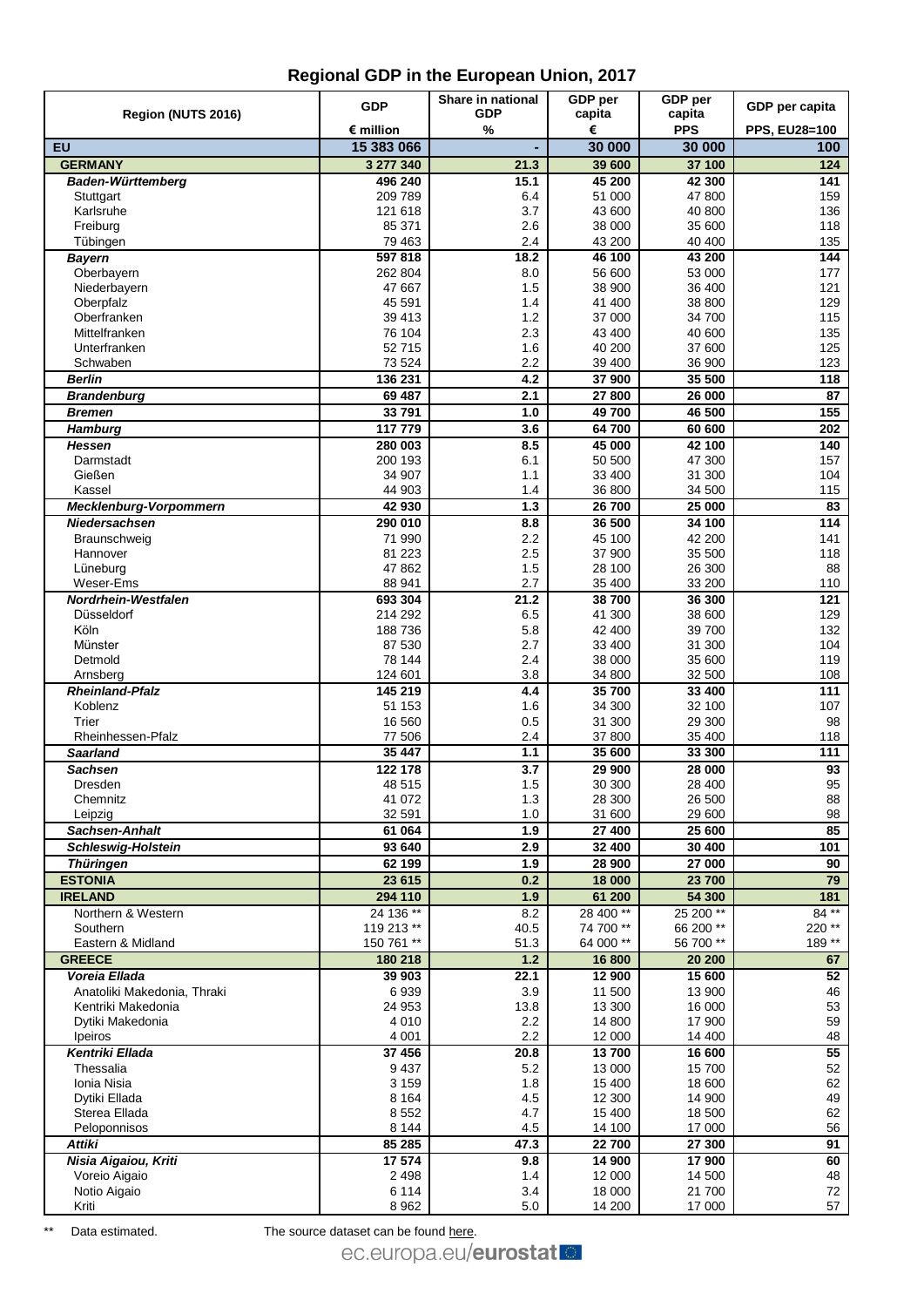|                                      | <b>GDP</b>                       | Share in national | GDP per          | GDP per              | GDP per capita              |
|--------------------------------------|----------------------------------|-------------------|------------------|----------------------|-----------------------------|
| Region (NUTS 2016)                   |                                  | <b>GDP</b>        | capita           | capita<br><b>PPS</b> |                             |
| EU                                   | $\epsilon$ million<br>15 383 066 | %                 | €<br>30 000      | 30 000               | <b>PPS, EU28=100</b><br>100 |
| <b>SPAIN</b>                         | 1 166 319                        | ٠<br>7.6          | 25 100           | 27 600               | 92                          |
| <b>Noroeste</b>                      | 96 665                           | 8.3               | 22 400           | 24 700               | 82                          |
| Galicia                              | 60 568                           | 5.2               | 22 400           | 24 700               | 82                          |
| Principado de Asturias               | 22 910                           | 2.0               | 22 200           | 24 500               | 82                          |
| Cantabria                            | 13 187                           | 1.1               | 22 700           | 25 000               | 83                          |
| <b>Noreste</b>                       | 135 803                          | 11.6              | 30 600           | 33 700               | 112                         |
| País Vasco                           | 71 464                           | 6.1               | 33 000           | 36 300               | 121                         |
| Comunidad Foral de Navarra           | 19777                            | 1.7               | 30 900           | 34 000               | 113                         |
| La Rioja                             | 8 1 8 2                          | 0.7               | 26 200           | 28 800               | 96                          |
| Aragón                               | 36 380                           | 3.1               | 27 600           | 30 400               | 101                         |
| <b>Comunidad de Madrid</b>           | 220 025                          | 18.9              | 33 800           | 37 200               | 124                         |
| Centro (ES)                          | 115 957                          | 9.9               | 21 000           | 23 100               | 77                          |
| Castilla y León                      | 56820                            | 4.9               | 23 400           | 25 800               | 86                          |
| Castilla-La Mancha<br>Extremadura    | 40 299<br>18838                  | 3.5<br>1.6        | 19 800<br>17 600 | 21 800<br>19 300     | 73<br>64                    |
| Este                                 | 363 056                          | 31.1              | 26 800           | 29 500               | 98                          |
| Cataluña                             | 223 988                          | 19.2              | 30 100           | 33 100               | 110                         |
| Comunidad Valenciana                 | 108 633                          | 9.3               | 22 000           | 24 300               | 81                          |
| <b>Illes Balears</b>                 | 30 436                           | 2.6               | 26 300           | 28 900               | 96                          |
| Sur                                  | 189 535                          | 16.3              | 18 900           | 20 800               | 69                          |
| Andalucía                            | 155 935                          | 13.4              | 18 600           | 20 400               | 68                          |
| Región de Murcia                     | 30 410                           | 2.6               | 20 600           | 22 700               | 76                          |
| Ciudad Autónoma de Ceuta             | 1 6 6 2                          | 0.1               | 19 600           | 21 500               | 72                          |
| Ciudad Autónoma de Melilla           | 1527                             | 0.1               | 18 000           | 19800                | 66                          |
| <b>Canarias</b>                      | 44 503                           | 3.8               | 20 600           | 22 700               | 75                          |
| Extra-regio*                         | 775                              | 0.1               |                  |                      |                             |
| <b>FRANCE</b>                        | 2 291 705                        | 14.9              | 34 300           | 31 200               | 104                         |
| Île de France                        | 709 197                          | 30.9              | 58 300           | 53 100               | 177                         |
| Centre-Val de Loire                  | 71 493                           | 3.1               | 27 800           | 25 300               | 84                          |
| <b>Bourgogne-Franche-Comté</b>       | 74 806                           | 3.3               | 26 600           | 24 300               | 81                          |
| Bourgogne                            | 44 412                           | 1.9               | 27 200           | 24 800               | 83                          |
| Franche-Comté                        | 30 395                           | 1.3               | 25 800           | 23 500               | 78                          |
| <b>Normandie</b>                     | 93 404<br>39 417                 | 4.1               | 28 100<br>26 800 | 25 500               | 85                          |
| Basse-Normandie<br>Haute-Normandie   | 53 987                           | 1.7<br>2.4        | 29 100           | 24 400<br>26 500     | 81<br>88                    |
| Nord-Pas-de-Calais-Picardie          | 159 149                          | 6.9               | 26 500           | 24 200               | 80                          |
| Nord-Pas-de-Calais                   | 111 508                          | 4.9               | 27 400           | 25 000               | 83                          |
| Picardie                             | 47 641                           | 2.1               | 24 700           | 22 500               | 75                          |
| Alsace-Champagne-Arenne-Lorraine     | 154 604                          | 6.7               | 27 900           | 25 400               | 85                          |
| Alsace                               | 59768                            | 2.6               | 31 700           | 28 800               | 96                          |
| Champagne-Ardenne                    | 37 109                           | 1.6               | 28 000           | 25 500               | 85                          |
| Lorraine                             | 57 727                           | 2.5               | 24 800           | 22 600               | 75                          |
| Pays-de-la-Loire                     | 116 126                          | 5.1               | 30 900           | 28 100               | 94                          |
| <b>Bretagne</b>                      | 96 669                           | 4.2               | 29 100           | 26 500               | 88                          |
| Aquitaine-Limousin-Poitou-Charentes  | 171 887                          | 7.5               | 28 800           | 26 200               | 87                          |
| Aquitaine                            | 103 103                          | 4.5               | 30 100           | 27 400               | 91                          |
| Limousin                             | 19 3 82                          | 0.8               | 26 400           | 24 100               | 80                          |
| Poitou-Charentes                     | 49 402                           | 2.2               | 27 300           | 24 900               | 83                          |
| Languedoc-Roussillon-Midi-Pyrénées   | 166 127                          | 7.2               | 28 400           | 25 800               | 86                          |
| Languedoc-Roussillon                 | 70878<br>95 249                  | 3.1<br>4.2        | 25 200           | 22 900               | 76<br>95                    |
| Midi-Pyrénées                        |                                  |                   | 31 400           | 28 600               |                             |
| Auvergne-Rhône-Alpes<br>Auvergne     | 263 149<br>35 828                | 11.5<br>1.6       | 33 000<br>26 300 | 30 000<br>23 900     | 100<br>80                   |
| Rhône-Alpes                          | 227 320                          | 9.9               | 34 300           | 31 300               | 104                         |
| Provence-Alpes-Côte d'Azur           | 158 136                          | 6.9               | 31 400           | 28 600               | 95                          |
| Corse                                | 9 2 3 0                          | 0.4               | 27 600           | 25 100               | 84                          |
| Région Ultrapériphériques Françaises | 46 645                           | 2.0               | 21 300           | 19 400               | 64                          |
| Guadeloupe                           | 10 195                           | 0.4               | 24 000           | 21 900               | 73                          |
| Martinique                           | 9 2 5 2                          | 0.4               | 25 000           | 22 700               | 76                          |
| Guyane                               | 4587                             | 0.2               | 16 200           | 14 800               | 49                          |
| La Réunion                           | 19710                            | 0.9               | 22 900           | 20 900               | 69                          |
| Mayotte                              | 2 9 0 1                          | 0.1               | 11 400           | 10 300               | 34                          |
| Extra-regio*                         | 1086                             | 0.0               |                  |                      |                             |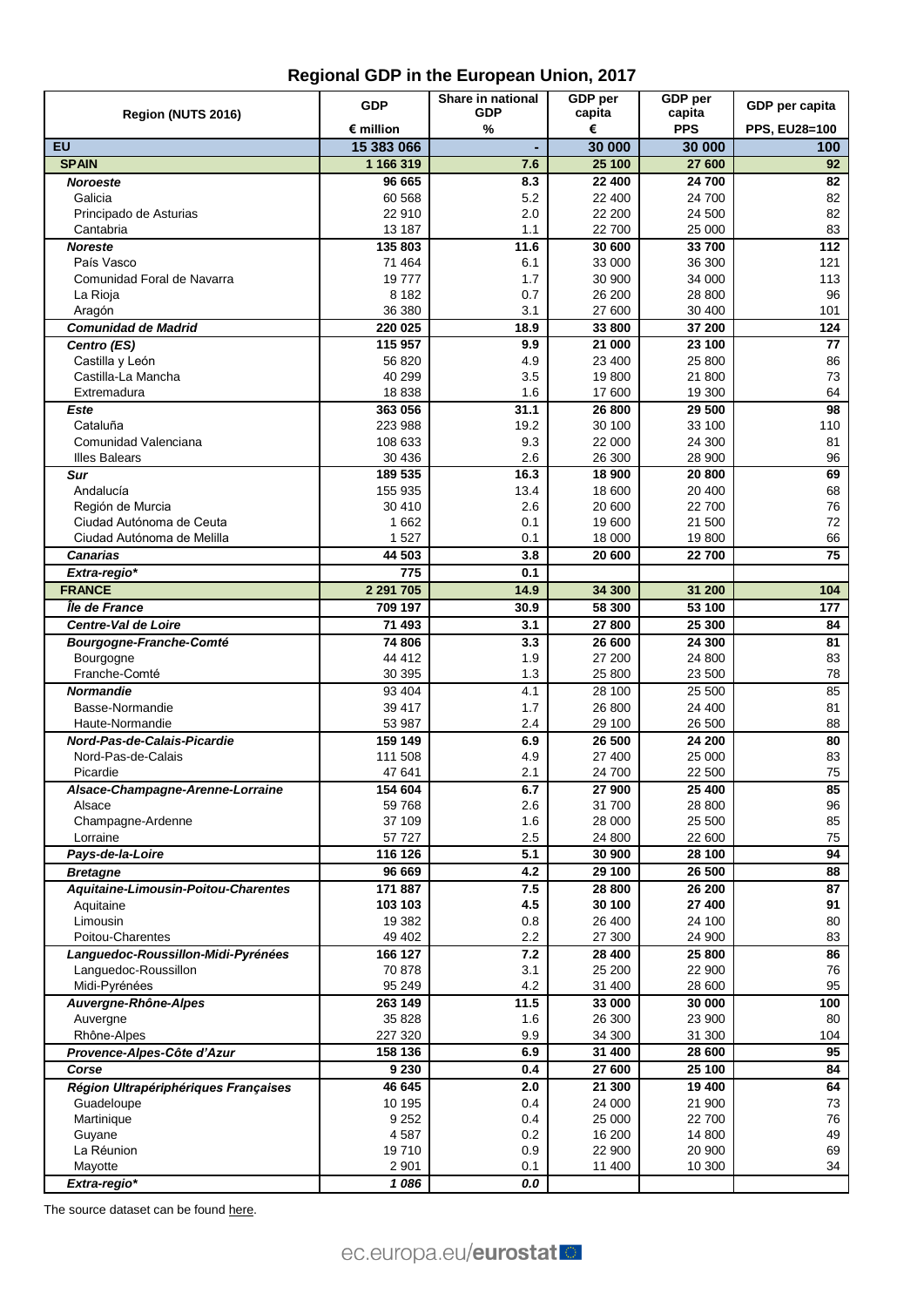|                                                                       | <b>GDP</b>         | Share in national | GDP per          | GDP per          | GDP per capita       |
|-----------------------------------------------------------------------|--------------------|-------------------|------------------|------------------|----------------------|
| Region (NUTS 2016)                                                    |                    | <b>GDP</b>        | capita           | capita           |                      |
|                                                                       | € million          | %                 | €                | <b>PPS</b>       | <b>PPS, EU28=100</b> |
| <b>EU</b>                                                             | 15 383 066         |                   | 30 000           | 30 000           | 100                  |
| <b>CROATIA</b>                                                        | 48 990             | 0.3               | 11 900           | 18 500           | 62                   |
| Jadranska Hrvatska                                                    | 15750              | 32.1              | 11 400           | 17800            | 59                   |
| Kontinentalna Hrvatska<br><b>ITALY</b>                                | 33 240<br>1724955  | 67.9<br>11.2      | 12 100<br>28 500 | 18 900<br>28 900 | 63<br>96             |
| <b>Nord Ovest</b>                                                     | 567 394            | 32.9              | 35 200           | 35 700           | 119                  |
| Piemonte                                                              | 132 671            | 7.7               | 30 300           | 30 700           | 102                  |
| Valle d'Aosta / Vallée d'Aoste                                        | 4 4 5 3            | 0.3               | 35 200           | 35 700           | 119                  |
| Liguria                                                               | 49 315             | 2.9               | 31 600           | 32 000           | 107                  |
| Lombardia                                                             | 380 955            | 22.1              | 38 000           | 38 500           | 128                  |
| <b>Nord Est</b>                                                       | 398789             | 23.1              | 34 300           | 34 700           | 116                  |
| Provincia Autonoma di Bolzano / Bozen<br>Provincia Autonoma di Trento | 22 273<br>19 473   | 1.3<br>1.1        | 42 300<br>36 100 | 42 900<br>36 600 | 143<br>122           |
| Veneto                                                                | 162 224            | 9.4               | 33 100           | 33 500           | 112                  |
| Friuli-Venezia Giulia                                                 | 37 642             | 2.2               | 30 900           | 31 400           | 104                  |
| Emilia-Romagna                                                        | 157 177            | 9.1               | 35 300           | 35 800           | 119                  |
| Centro (IT)                                                           | 369780             | 21.4              | 30 700           | 31 100           | 104                  |
| Toscana                                                               | 113798             | 6.6               | 30 400           | 30 900           | 103                  |
| Umbria                                                                | 21 697             | 1.3               | 24 500           | 24 800           | 83                   |
| Marche                                                                | 41 183             | 2.4               | 26 800           | 27 200           | 91                   |
| Lazio                                                                 | 193 101            | 11.2              | 32 700           | 33 200           | 111                  |
| Sud                                                                   | 265 590            | 15.4              | 18 900           | 19 200           | 64                   |
| Abruzzo                                                               | 32 558             | 1.9               | 24 700           | 25 000           | 83<br>67             |
| Molise                                                                | 6 1 2 1<br>106 431 | 0.4<br>6.2        | 19 800<br>18 200 | 20 100<br>18 500 | 62                   |
| Campania<br>Puglia                                                    | 74752              | 4.3               | 18 400           | 18700            | 62                   |
| Basilicata                                                            | 12 0 23            | 0.7               | 21 100           | 21 400           | 71                   |
| Calabria                                                              | 33 706             | 2.0               | 17 200           | 17 400           | 58                   |
| <b>Isole</b>                                                          | 122 077            | 7.1               | 18 200           | 18 500           | 62                   |
| Sicilia                                                               | 88 112             | 5.1               | 17 500           | 17 700           | 59                   |
| Sardegna                                                              | 33 965             | 2.0               | 20 600           | 20 900           | 69                   |
| Extra-regio*                                                          | 1 3 2 4            | 0.1               |                  |                  |                      |
| <b>CYPRUS</b>                                                         | 19571              | 0.1               | 22 800           | 25 400           | 85                   |
| <b>LATVIA</b>                                                         | 27 033             | 0.2               | 13 900           | 20 000           | 67                   |
| Excluding extra-regio<br>Extra-regio*                                 | 26 996<br>37       | 99.9<br>0.1       | 13 900           | 20 000           | 67                   |
| <b>LITHUANIA</b>                                                      | 42 191             | 0.3               | 14 900           | 23 500           | 78                   |
| Sostinės regionas                                                     | 17 177             | 40.7              | 21 300           | 33 600           | 112                  |
| Vidurio ir vakarų Lietuvos regionas                                   | 25 014             | 59.3              | 12 400           | 19 500           | 65                   |
| <b>LUXEMBOURG (GRAND-DUCHY)</b>                                       | 55 299             | 0.4               | 92 600           | 75 900           | 253                  |
| <b>HUNGARY</b>                                                        | 124 050            | 0.8               | 12700            | 20 300           | 68                   |
| Közép Magyarország                                                    | 58 255             | 47.0              | 19 400           | 31 100           | 104                  |
| <b>Budapest</b><br>Pest                                               | 45707<br>12 548    | 36.8<br>10.1      | 26 100<br>10 000 | 41 900<br>16 000 | 139<br>53            |
| Dunántúl                                                              | 33 012             | 26.6              | 11 300           |                  |                      |
| Közép Dunántúl                                                        | 12 3 54            | 10.0              | 11 700           | 18 100<br>18 800 | 60<br>63             |
| Nyugat Dunántúl                                                       | 13 179             | 10.6              | 13 400           | 21 500           | 72                   |
| Dél Dunántúl                                                          | 7479               | 6.0               | 8 4 0 0          | 13 500           | 45                   |
| Alföld es Észak                                                       | 32783              | 26.4              | 8500             | 13700            | 45                   |
| Észak Magyaroszág                                                     | 9734               | 7.8               | 8 5 0 0          | 13700            | 46                   |
| Észak-Alföld                                                          | 11791              | 9.5               | 8 100            | 12 900           | 43                   |
| Dél-Alföld                                                            | 11 258             | 9.1               | 9 0 0 0          | 14 500           | 48                   |
| <b>MALTA</b>                                                          | 11 295             | 0.1               | 24 100<br>24 100 | 29 300<br>29 200 | 97<br>97             |
| Excluding extra-regio<br>Extra-regio*                                 | 11 278<br>17       | 99.8<br>0.2       |                  |                  |                      |
| <b>NETHERLANDS</b>                                                    | 737 048            | 4.8               | 43 000           | 38 400           | 128                  |
| <b>Noord-Nederland</b>                                                | 57 478             | 7.8               | 33 400           | 29 800           | 99                   |
| Groningen                                                             | 23 842             | 3.2               | 40 900           | 36 500           | 122                  |
| Friesland (NL)                                                        | 19 164             | 2.6               | 29 600           | 26 500           | 88                   |
| Drenthe                                                               | 14 472             | 2.0               | 29 400           | 26 300           | 88                   |
| <b>Oost-Nederland</b>                                                 | 128 789            | 17.5              | 35 700           | 31 800           | 106                  |
| Overijssel                                                            | 41 183             | 5.6               | 35 800           | 32 000           | 107                  |
| Gelderland<br>Flevoland                                               | 74 373<br>13 2 34  | 10.1<br>1.8       | 36 200<br>32 300 | 32 400<br>28 800 | 108<br>96            |
| <b>West-Nederland</b>                                                 | 396 529            | 53.8              | 48 600           | 43 400           | 145                  |
| Utrecht                                                               | 67 251             | 9.1               | 52 100           | 46 600           | 155                  |
| Noord-Holland                                                         | 158 732            | 21.5              | 56 300           | 50 300           | 167                  |
| Zuid-Holland                                                          | 157 452            | 21.4              | 43 000           | 38 400           | 128                  |
| Zeeland                                                               | 13 093             | 1.8               | 34 300           | 30 600           | 102                  |
| <b>Zuid-Nederland</b>                                                 | 151 980            | 20.6              | 41 800           | 37 300           | 124                  |
| Noord-Brabant                                                         | 109 434            | 14.8              | 43 400           | 38 800           | 129                  |
| Limburg (NL)                                                          | 42 546             | 5.8               | 38 100           | 34 000           | 113                  |
| Extra-regio*                                                          | 2 2 7 1            | 0.3               |                  |                  |                      |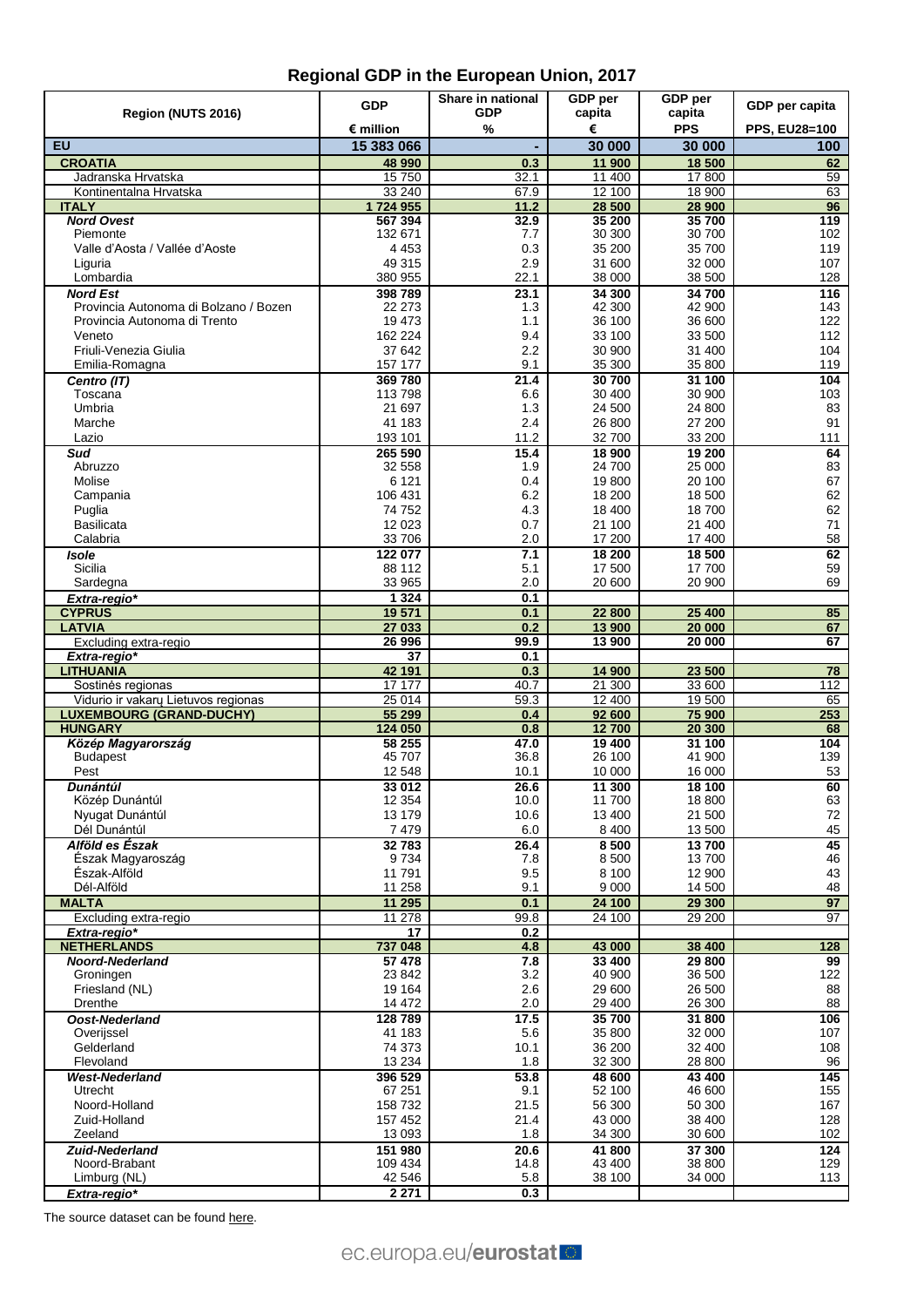|                                            | <b>GDP</b>         | Share in national | GDP per          | GDP per              | GDP per capita              |
|--------------------------------------------|--------------------|-------------------|------------------|----------------------|-----------------------------|
| Region (NUTS 2016)                         | $\epsilon$ million | <b>GDP</b><br>%   | capita<br>€      | capita<br><b>PPS</b> |                             |
| EU                                         | 15 383 066         |                   | 30 000           | 30 000               | <b>PPS, EU28=100</b><br>100 |
| <b>AUSTRIA</b>                             | 369899             | 2.4               | 42 100           | 38 100               | 127                         |
| <b>Ostösterreich</b>                       | 159 979            | 43.2              | 41 700           | 37 700               | 126                         |
| Burgenland                                 | 8765               | 2.4               | 30 000           | 27 100               | 90                          |
| Niederösterreich                           | 57 349             | 15.5              | 34 400           | 31 100               | 104                         |
| Wien                                       | 93 865             | 25.4              | 50 000           | 45 200               | 151                         |
| <b>Südösterreich</b><br>Kärnten            | 67 457<br>20 234   | 18.2<br>5.5       | 37 500<br>36 100 | 33 900<br>32 600     | 113<br>109                  |
| Steiermark                                 | 47 223             | 12.8              | 38 100           | 34 500               | 115                         |
| Westösterreich                             | 142 330            | 38.5              | 45 100           | 40 800               | 136                         |
| Oberösterreich                             | 63 395             | 17.1              | 43 100           | 39 000               | 130                         |
| Salzburg                                   | 27618              | 7.5               | 50 100           | 45 400               | 151                         |
| Tirol<br>Vorarlberg                        | 33783<br>17 532    | 9.1<br>4.7        | 45 200<br>44 900 | 40 900<br>40 600     | 136<br>135                  |
| Extra-regio*                               | 135                | 0.0               |                  |                      |                             |
| <b>POLAND</b>                              | 467 167            | 3.0               | 12 200           | 20 900               | 70                          |
| <b>Makroregion Południowy</b>              | 94 794             | 20.3              | 11 900           | 20 500               | 68                          |
| Małopolskie                                | 37 584             | 8.0               | 11 100           | 19 100               | 63                          |
| Śląskie                                    | 57 209             | 12.2              | 12 600           | 21 600               | 72                          |
| Makroregion Północno-Zachodni              | 73712              | 15.8              | 11 900           | 20 400               | 68                          |
| Wielkopolskie<br>Zachodniopomorskie        | 46 225<br>17 267   | 9.9<br>3.7        | 13 300<br>10 100 | 22 800<br>17 400     | 76<br>58                    |
| Lubuskie                                   | 10 2 20            | 2.2               | 10 100           | 17 300               | 57                          |
| Makroregion Południowo-Zachodni            | 48 592             | 10.4              | 12 500           | 21 400               | 71                          |
| Dolnośląskie                               | 39 000             | 8.3               | 13 400           | 23 100               | 77                          |
| Opolskie                                   | 9592               | 2.1               | 9700             | 16 600               | 55                          |
| <b>Makroregion Północny</b>                | 60 037             | 12.9              | 10 300           | 17700                | 59                          |
| Kujawsko-Pomorskie<br>Warmińsko-Mazurskie  | 20 506<br>12 274   | 4.4<br>2.6        | 9800<br>8 600    | 16 900<br>14700      | 56<br>49                    |
| Pomorskie                                  | 27 257             | 5.8               | 11 800           | 20 200               | 67                          |
| <b>Makroregion Centralny</b>               | 39 0 20            | 8.4               | 10 500           | 18 000               | 60                          |
| Łódzkie                                    | 28 184             | 6.0               | 11 400           | 19 500               | 65                          |
| Świętokrzyskie                             | 10835              | 2.3               | 8700             | 14 900               | 50                          |
| <b>Makroregion Wschodni</b>                | 46 231             | 9.9               | 8 500            | 14 600               | 49                          |
| Lubelskie<br>Podkarpackie                  | 17827<br>18 0 64   | 3.8<br>3.9        | 8 4 0 0<br>8 500 | 14 400<br>14 600     | 48<br>49                    |
| Podlaskie                                  | 10 340             | 2.2               | 8700             | 15 000               | 50                          |
| Makroregion Województwo Mazowieckie        | 104 781            | 22.4              | 19 500           | 33 500               | 112                         |
| Warszawski stołeczny                       | 80 328             | 17.2              | 26 600           | 45 700               | 152                         |
| Mazowiecki regionalny                      | 24 453             | 5.2               | 10 400           | 17800                | 59                          |
| <b>PORTUGAL</b>                            | 194 614            | 1.3               | 18 900           | 23 000               | 77                          |
| <b>Continente</b><br>Norte                 | 185725<br>57 241   | 95.4<br>29.4      | 18 900<br>16 000 | 23 100<br>19 500     | 77<br>65                    |
| Algarve                                    | 9015               | 4.6               | 20 500           | 24 900               | 83                          |
| Centro (PT)                                | 36756              | 18.9              | 16 400           | 20 000               | 67                          |
| Area Metropolitana deLisboa                | 69 978             | 36.0              | 24 700           | 30 100               | 100                         |
| Alentejo                                   | 12736              | 6.5               | 17 800           | 21 700               | 72                          |
| Região Autónoma dos Açores                 | 4 1 2 8            | 2.1               | 16 900           | 20 500               | 68                          |
| Região Autónoma da Madeira<br>Extra-regio* | 4608<br>152        | 2.4<br>0.1        | 18 100           | 22 000               | 73                          |
| <b>ROMANIA</b>                             | 187 517            | $1.2$             | 9600             | 18 800               | 63                          |
| <b>Macroregiunea Unu</b>                   | 43 339             | 23.1              | 8 9 0 0          | 17 400               | 58                          |
| Nord-Vest                                  | 22 114             | 11.8              | 8 600            | 16 900               | 56                          |
| Centru                                     | 21 2 25            | 11.3              | 9 100            | 17 900               | 60                          |
| Macroregiunea Doi                          | 38 669             | 20.6              | 6800             | 13 400               | 45                          |
| Nord-Est<br>Sud-Est                        | 19 042<br>19627    | 10.2<br>10.5      | 5 900<br>8 1 0 0 | 11 600<br>15 800     | 39<br>53                    |
| <b>Macroregiunea Trei</b>                  | 73 534             | 39.2              | 13 900           | 27 300               | 91                          |
| Sud - Muntenia                             | 22 981             | 12.3              | 7700             | 15 100               | 50                          |
| București - Ilfov                          | 50 553             | 27.0              | 22 000           | 43 200               | 144                         |
| Macroregiunea Patru                        | 31836              | 17.0              | 8500             | 16700                | 55                          |
| Sud-Vest Oltenia                           | 13623              | 7.3               | 6 900            | 13 600               | 45                          |
| Vest<br>Extra-regio*                       | 18 213<br>139      | 9.7<br>0.1        | 10 200           | 20 000               | 67                          |
| <b>SLOVENIA</b>                            | 43 000             | 0.3               | 20 800           | 25 500               | 85                          |
| Vzhodna Slovenija                          | 18 694             | 43.5              | 17100            | 21 000               | 70                          |
| Zahodna Slovenija                          | 24 30 6            | 56.5              | 24 900           | 30 600               | 102                         |
| <b>SLOVAKIA</b>                            | 84 851             | 0.6               | 15 600           | 22 900               | 76                          |
| Bratislavský kraj                          | 23727              | 28.0              | 36 700           | 53 800               | 179                         |
| Západné Slovensko                          | 26 394             | 31.1              | 14 400           | 21 100               | 70                          |
| Stredné Slovensko<br>Východné Slovensko    | 16 684<br>18 0 45  | 19.7<br>21.3      | 12 400<br>11 100 | 18 200<br>16 300     | 61<br>54                    |
|                                            |                    |                   |                  |                      |                             |